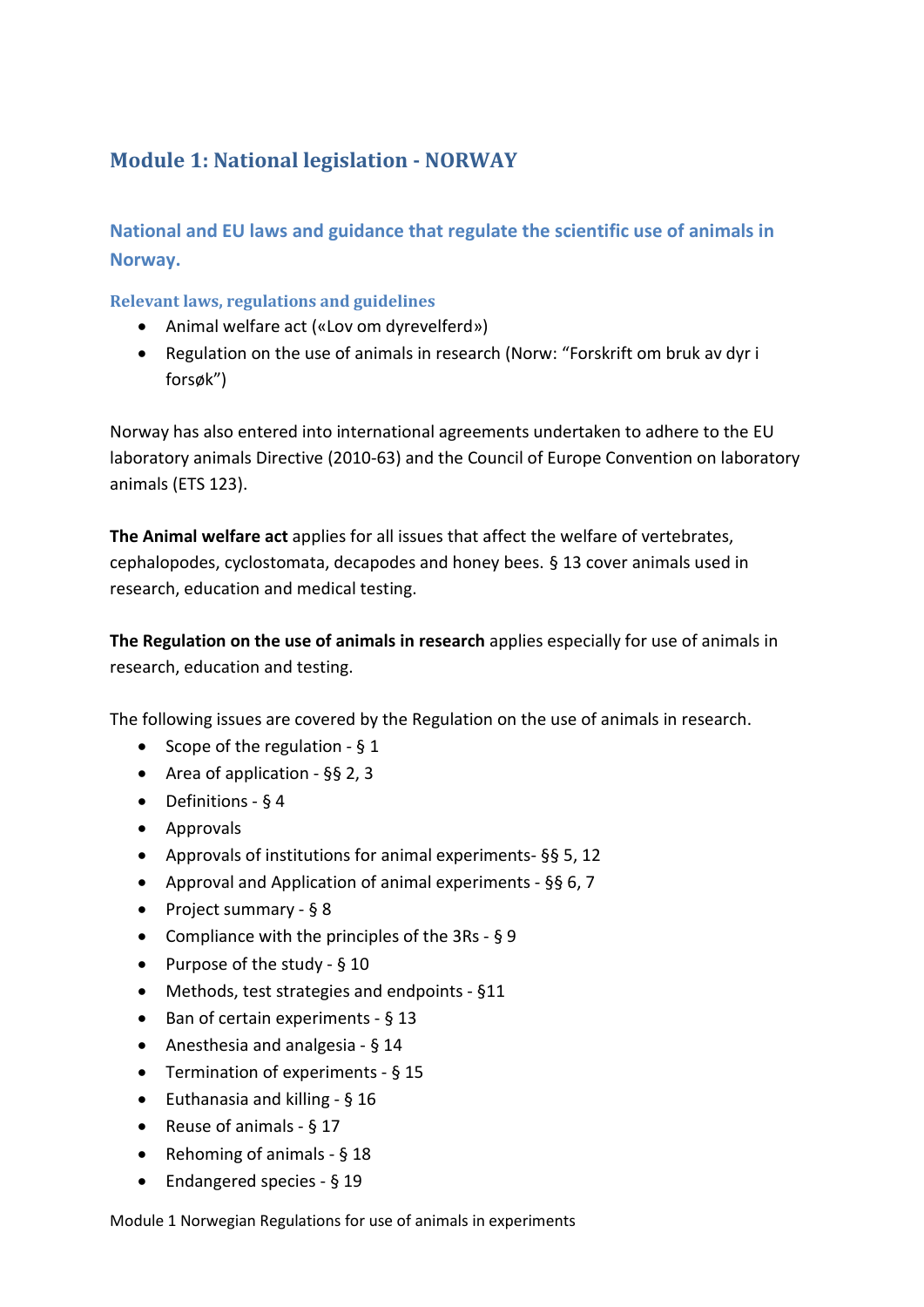- Primates § 20
- Animal bred for purpose §22
- Stray animals of domestic species § 23
- Demands to competence § 24
- Named persons with special responsibility for oversight § 25
- Animal welfare body § 26
- Named veterinarian or fish health specialist § 27
- Responsibility of primary investigator § 28
- Housing and care § 28
- The physical plant and equipment § 30
- Recordkeeping § 31
- Records for dogs, cats and primates § 32
- Marking of dogs, cats and primates § 33
- Breeding plan for primates §34
- Documentation § 35
- Annual report § 36
- Administrative issues §§ 37-41

For institutions that are accredited by AAALAC international the following guidelines will also apply

- The guide to the care and use of laboratory animals
- European Convention for the Protection of Vertebrate Animals Used for Experimental and Other Scientific Purposes, Council of Europe;(ETS 123)
- Guide for the Care and Use of Agricultural Animals in Research and Teaching (if such species are relevant)

### **Related regulation**

**Other laws and regulations for animals.** There are several other regulation that apply for different activities that might influence animal welfare and are therefore relevant for animals in research, some examples are:

- o Regulations on commercial transport of animals («Forskrift om næringsmessig transport av dyr»)
- o Regulation on killing of animals
- o Regulation on import and export of animals
- o Veterinarians and other animal health personnel act («Lov om veterinærer og annet dyrehelsepersonell»)

**Other laws and regulations for animal experiments and work with animals.** There are also other laws and regulation related to animal experiments like

- o Regulation of drugs («Forskrift om legemidler»)
- o Gene modified animals (GMO)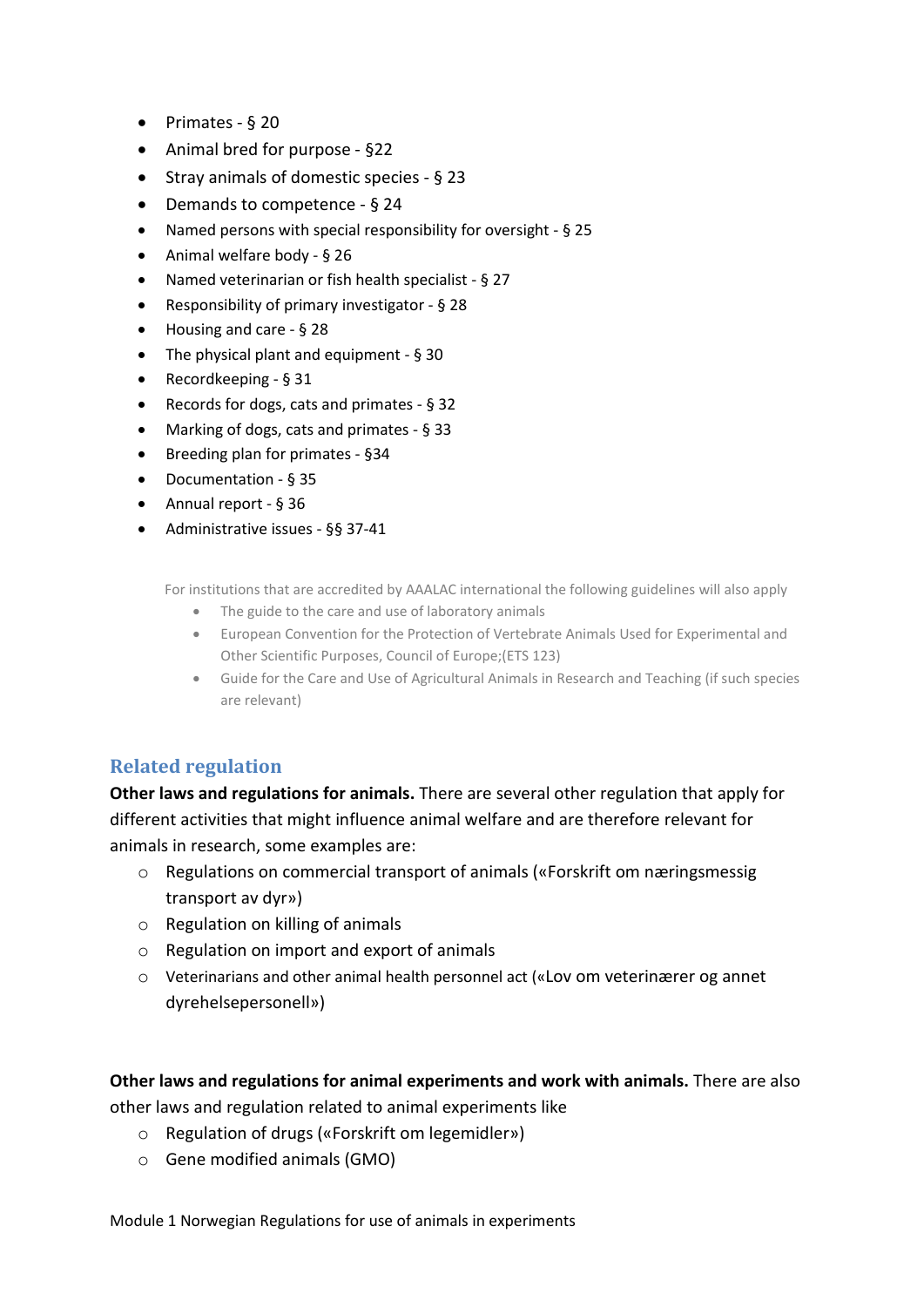- Gene Technology act («Lov om framstilling og bruk av genmodifiserte organismer m.m. genteknologiloven»).
- Regulation on enclosed use of GM animals («Forskrift om innesluttet bruk av genmodifiserte dyr»)
- Regulation on enclosed use of GM microorganisms
- («Forskrift om innesluttet bruk av genmodifiserte mikroorganismer»)
- Regulation on marking, transport, import and export of GMO («Forskrift om merking, transport, import og eksport av genmodifiserte organismer»)
- o Health and safety regulations
	- Work environment act («Arbeidsmiljøloven»)
	- Regulation on work practice («Forskrift om utførelse av arbeid»)
	- Regulation for work places («Arbeidsplassforskriften»)
	- Regulation on preventive measures and limits («Forskrift om tiltaks- og grenseverdier»)
	- Radiation protection act («Lov om strålevern og bruk av stråling»)
	- Regulation on radiation protection ("Strålevernforskriften")
	- Regulation on use of humane cells and tissues ("Forskrift om håndtering av humane celler og vev»)
- o Regulations for wildlife research
	- Catching of wildlife for scientific purposes
	- **The Svalbard Environmental Protection Act**
	- Regulation for motor traffic in Svalbard
	- Convention on International Trade in Endangered Species of Wild Flora and Fauna (CITES)
- o Administrative laws and regulation
	- **Administration act (Forvaltningsloven)**
	- **Public transparency in administrasjon act (offentlighetsloven)**

## **Authorization needed before acting as user, breeder or supplier of laboratory animals - authorization required for projects and individuals.**

**Institutions (User, breeder or supplier)** Institutions (User, breeder or supplier of laboratory animals must be approved by Mattilsynet (The Norwegian Food Safety Authority). Both the physical plant as wells as organization of personnel and activities must be approved.

Institutions must define an

- Animal welfare body
- Name persons with special responsibility for oversight
- Develop system and policy documents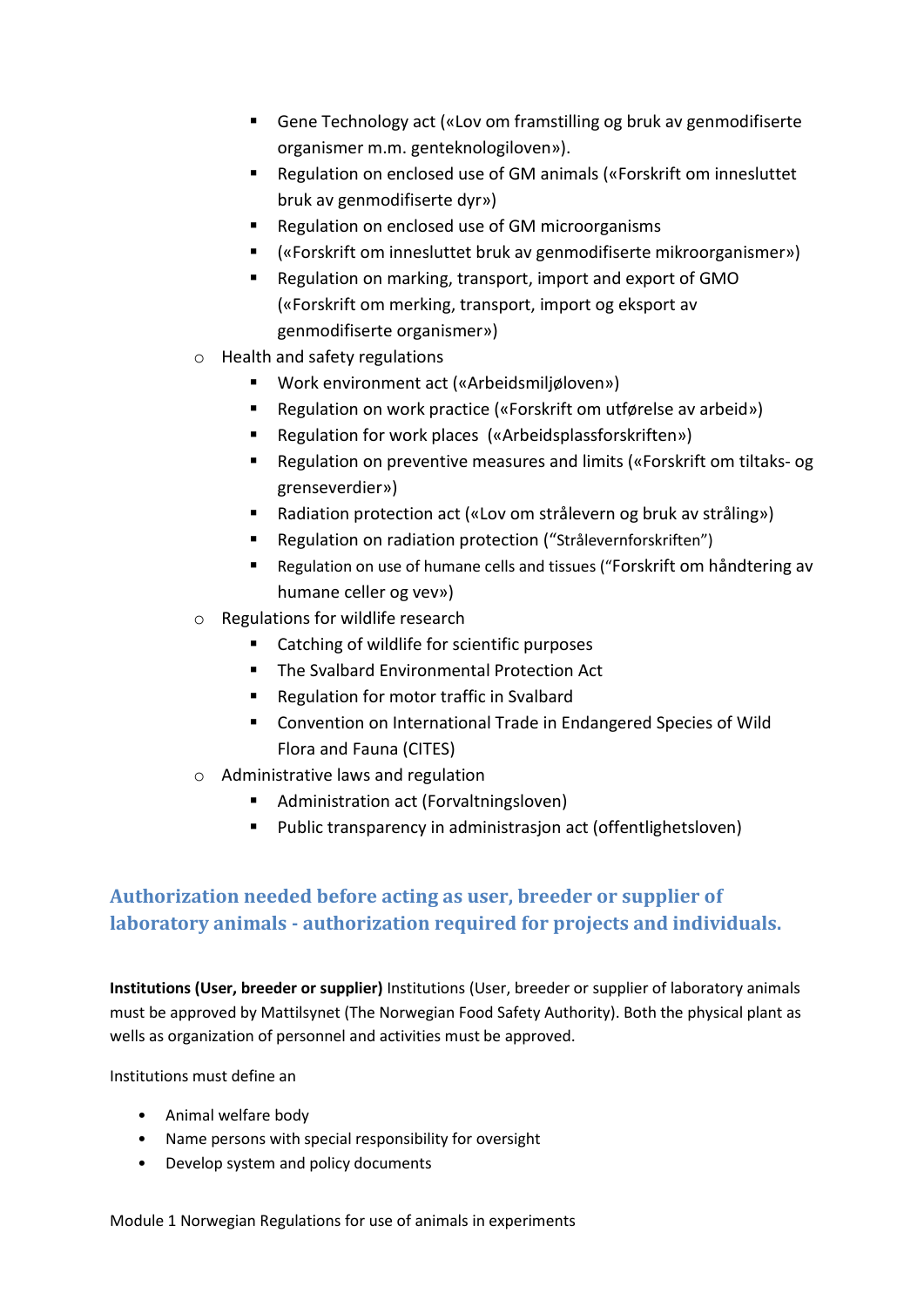Annual report of animal use previous year must be submitted within March 1 to Mattilsynet.

**Applicant and participants**: Must as a minimum fulfill training program in accordance with Appendix E of the regulation that covers:

- 1. Regulation of the use of animals in research
- 2. Ethics related to relationship between humans and animals, intrinsic value of life and arguments for and against use of animals in research
- 3. Basic relevant biology, anatomy, physiology, reproductions and genetics for the species in question.
- 4. Animal welfare, care and enrichment
- 5. Species specific handling
- 6. Animal health and hygiene
- 7. Recognition of species specific signs of fear, pain or other harm
- 8. Anesthesia, analgesia and Euthanasia
- 9. Humane end-points
- 10. 3R
- 11. Design of experiments

Persons must maintain and document competence through continuous practice and education.

Persons designing experiments (Function B) must have received adequate training in the scientific discipline relevant to the work to be performed, and have specific knowledge of the relevant animal species' biology, including their physiological and behavioral needs.

Persons who carry out procedures (function A), care of animals (Function C) or kills animals (Function D) shall be supervised when they perform tasks until they have demonstrated that they master the necessary skills.

Mattilsynet considers that FELASA C course recommendations for the teaching of theory meets requirements for theoretical training for function  $A =$  those who perform experiments and functional B = those designing procedures and projects.

Those who have already FELASA C courses must:

- Familiarize themselves with the new Norwegian regulations of July 1 2015
- Must relate to the requirement for continuing education

Those who have a FELASA C course from another country must take a course module in national Norwegian regulations.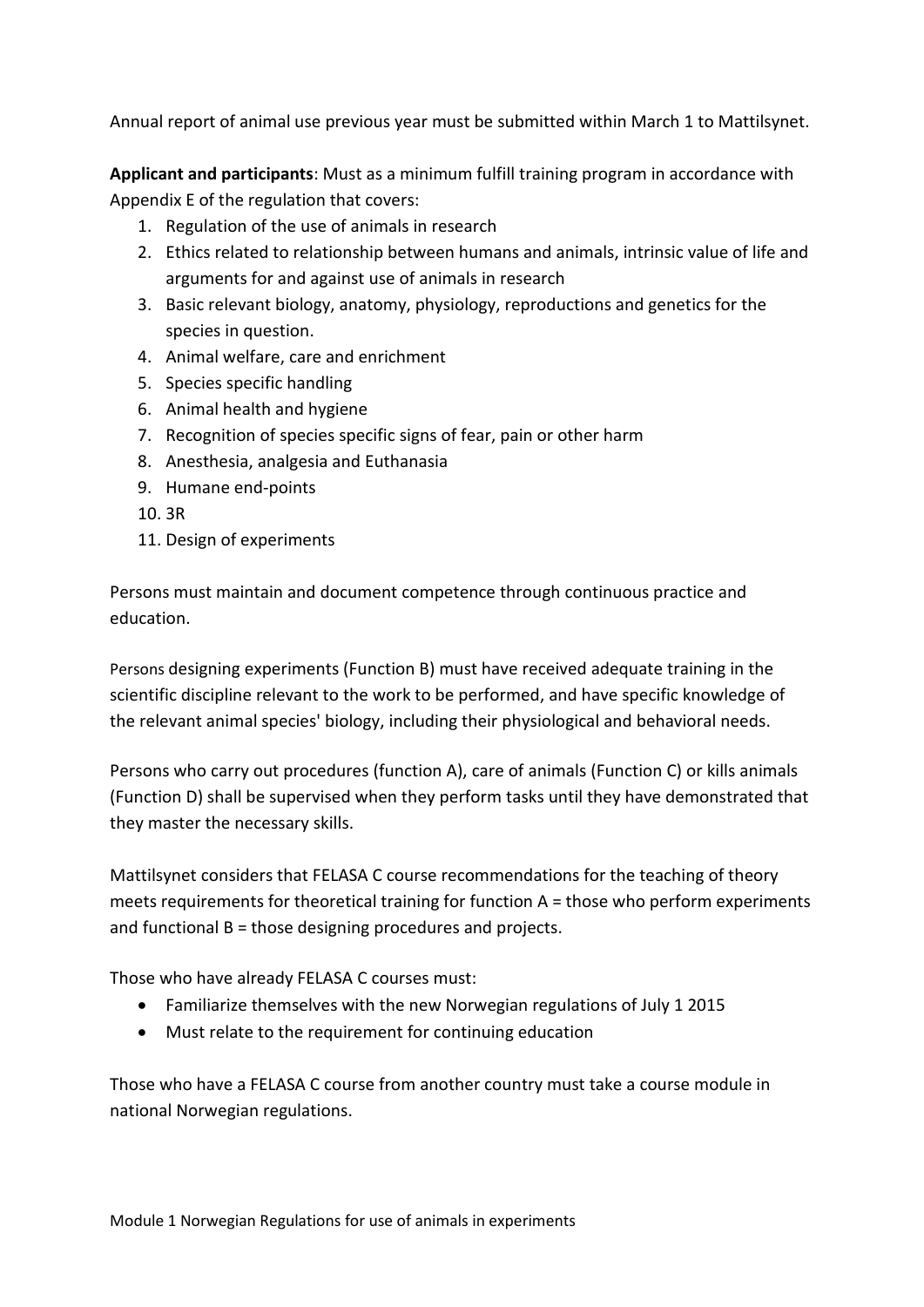Persons with special oversight responsibility are to ensure that everyone working with animals meets the requirements of education and training, and also constantly updating and training.

It is each researcher's responsibility to make sure your CV is up to date in relation to the requirements for continuous updating and training in laboratory animal science.

**Individual projects:** Permission to use animals in research must be obtained from Mattilsynet after application in FOTS («Forsøksdyrforvaltningens tilsyns- og søknadssystem»)

<https://asp.gitek.no/fdu/pmws.dll/Login?RestoreSession=r4byycEd0uY28GRD>



Logg inn

Some general requirements to projects:

- Applicant and participants competence (of all personnel involved)
- Public project summary
- Information on severity (expected pain and discomfort)
- Demonstrate compliance to 3R
- Harm-benefit assessment
- Animals to be used (number, sex, species)

In addition applicant has to provide information on

- Funding body
- Planned start and end of experiments
- Public access of information
- Background and purpose
- Rationale for using the chosen animal model.
	- $\circ$  If relevant: deviant phenotype that may impact animal welfare
- Sedation, analgesia and anesthesia
- Calculating number of animals (experimental groups and group sizes)
- Methods description
	- o Preparation of animals
	- o Procedures
	- o Monitoring and sampling
	- o Supervision of animals
	- o Method for euthanasia
	- o Criteria for humane endpoints and actions to be taken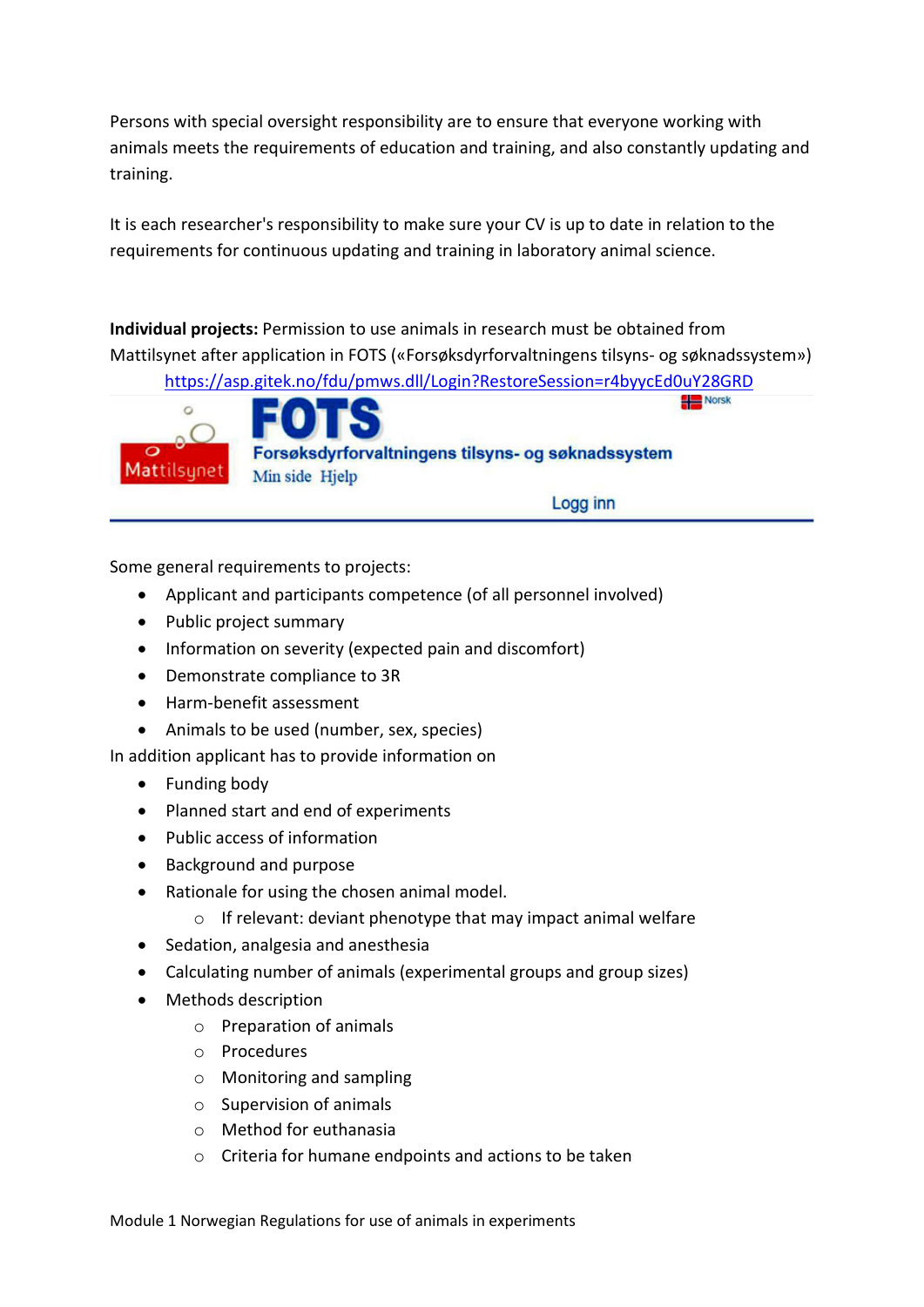Approval can be valid for maximum 4 years. For wildlife experiments max 2 years.

### **Sources of information and support available.**

- Lovdata all Norwegian laws and regulation are available from the government here
	- o [www.lovdata.no](http://www.lovdata.no/)
	- o <https://lovdata.no/dokument/SF/forskrift/2015-06-18-761>
	- o <https://lovdata.no/dokument/NL/lov/2009-06-19-97>
- Mattilsynet (the Norwegian Food Safety Authority)
	- o [http://www.mattilsynet.no/dyr\\_og\\_dyrehold/dyrevelferd/forsoksdyr](http://www.mattilsynet.no/dyr_og_dyrehold/dyrevelferd/forsoksdyr)
- norecopa the Norwegian national consensus platform for alternatives to use of animals
	- o [www.norecopa.no](http://www.norecopa.no/)
	- o Q&A from Mattilsynet <http://norecopa.no/eu-direktivet-2010/63/eu>
- Institutional Animal Welfare Body give advice on several issues
- Designated veterinarian in the institution give advice on several issues

# **Personnel mentioned in Article 24, 25 and 26, their statutory duties and other responsibilities under the Norwegian legislation.**

### **Specific requirements for personnel (Article 24 in EU directive 2010/63)**

According to §§ 24 and 25 in the regulation on animal experimentation personnel working with animals at breeders, suppliers and users shall have the minimum competence described in Appendix E before they start to plan/design experiments, care for of euthanize animals.

The minimum demands in Appendix E are:

- 1. The regulation of animal experimentation
- 2. Ethics related to the relationship between humans and animals, the intrinsic value of life and arguments for and against use of animals for scientific purposes.
- 3. Basic and relevant species specific biology related to anatomy, physiology, breeding, genetics and changes in genetics
- 4. Animal behavior, housing, care and environmental enrichment.
- 5. Species specific handling methods
- 6. Animal health procedures and hygiene
- 7. Species specific signs of fear, pain or other negative impact for the most common research animals.
- 8. Anesthesia, analgesia and euthanasia
- 9. Use of humane endpoints
- 10. Demands to replacement, reduction and refinement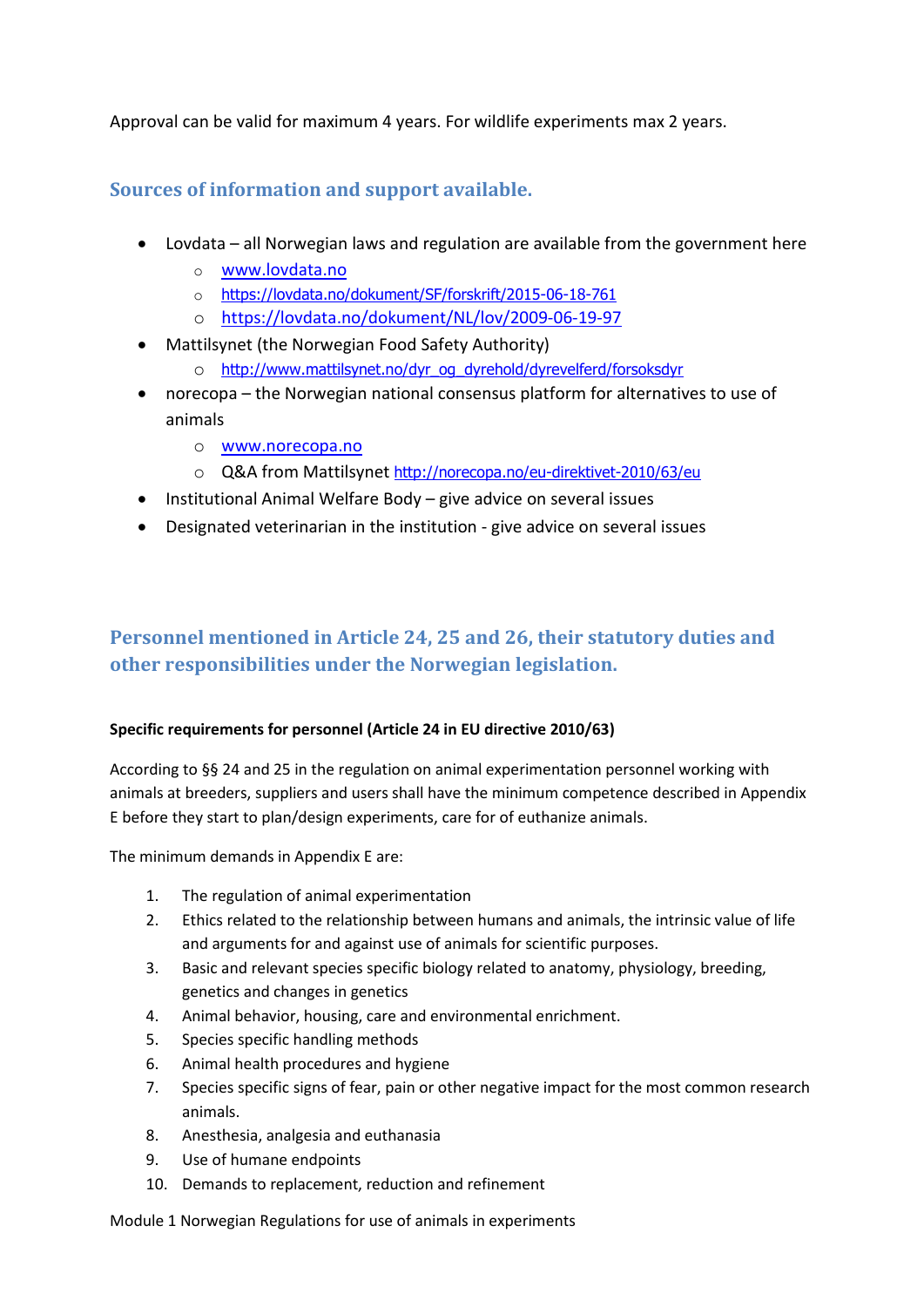### 11. Design of experiments (if relevant)

Persons responsible for planning experiments (function B) shall be adequately educated in the scientific field they work within and have specific competence in the relevant species biology, physiology and behavioral needs of the species in question.

Persons performing procedure (Function A), animal caretakers (function C) or killing animals (Function D) shall be supervised until they demonstrate that they master the necessary skill.

The institution must describe written procedures that safeguard these requirements.

Named persons with special responsibility for oversight shall:

- Control animal welfare and caretaking
- Make sure that all staff have access to relevant information about the species in question
- Safeguard that persons working with animals fulfill demands to competence.

### **Designated veterinarian (Article 25 in EU directive 2010/63)**

According to § 27 in the regulation on animal experimentation all institutions shall have a named veterinarian or fish-health specialist<sup>[1](#page-6-0)</sup> with special competence in laboratory animal medicine.

The veterinarian or fish-health specialist shall:

- Give advice on animal welfare and treatment
- Evaluate if animal is fit to live a good life after and experiment is terminated
- Evaluate if an animal can be used in another experiment after the first is terminated
- Evaluate if an animal is fit for rehoming after termination of an experiments:
	- $\circ$  If an animal is rehomed a veterinary journal with veterinary medicine and social issues for the animal shall follow the animal
- Give advice to the animal welfare body (preferably the veterinarian they should be a permanent member of the animal welfare body)
- Any deviation from housing conditions defined in the regulation in appendix F, part B Species specific demands of animal experimentation must be based on a veterinary-medical evaluation

### **Animal-welfare body (Article 26 in EU directive 2010/63)**

According to § 26 in the regulation of animal experimentation the institution shal have an animal welfare body ("Dyrevelferdsenhet")

<span id="page-6-0"></span><sup>&</sup>lt;sup>1</sup> Fish-health specialists are persons who have completed an Integrated Master Programme in Aquamedicine and are authorized as by Mattilsynet. Fish-health specialists are only competent for this function as long as the institution only keeps aquatic animals but not sea ling mammals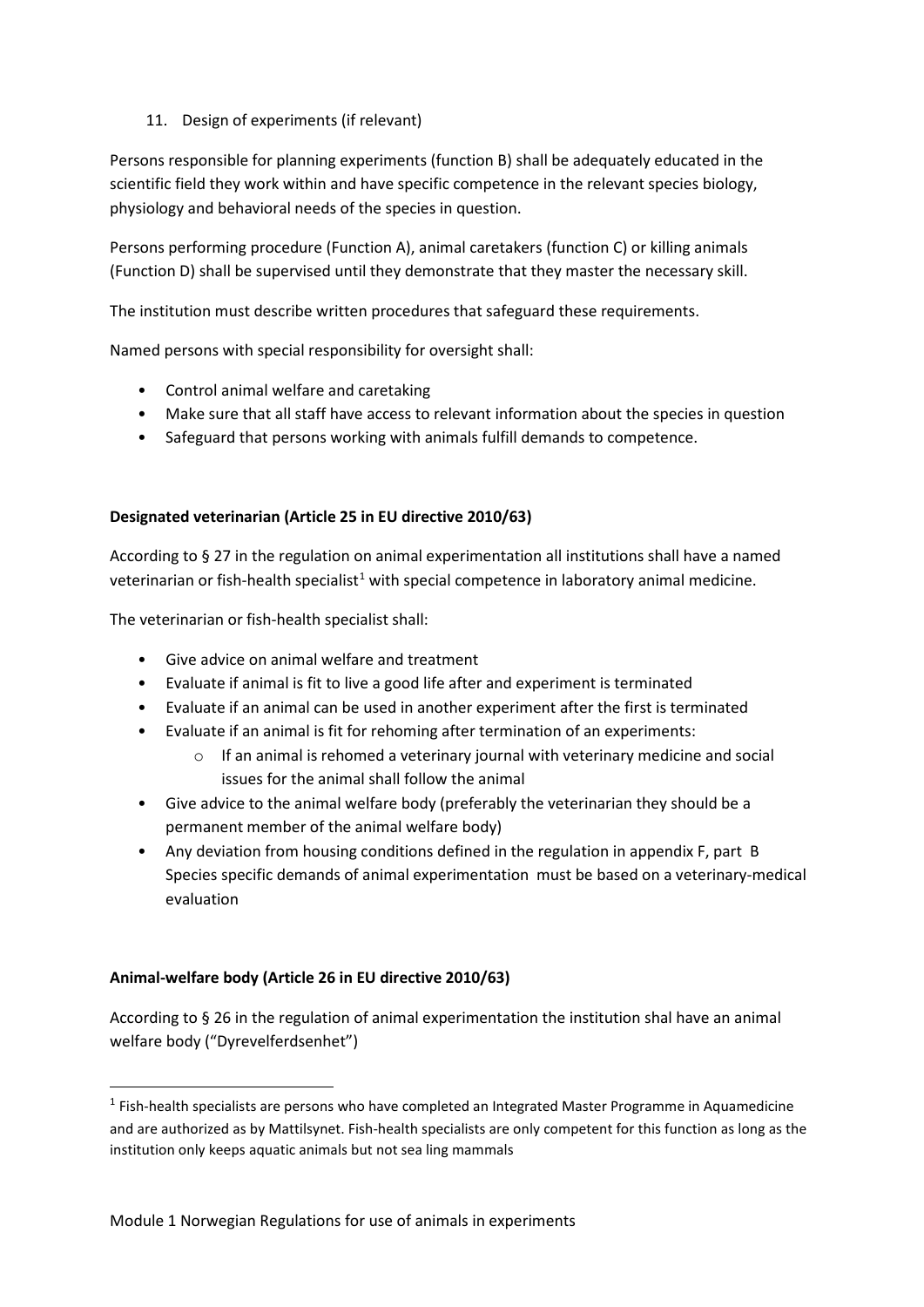The animal welfare body shall

- Give advice in acquiring, housing care and use of animals
- Give advice on compliance with the 3R (replacement, reduction and refinement)
- Provide information on technical and scientific progress on replacement, reduction and refinement
- Develop and review internal operation routines to monitor, report on an follow up animal welfare issues
- Monitor how experiment impact animal welfare
- Identify and give advice on factors that contribute to further replacement, reduction and refinement
- Give advice for rehoming of animals

A recordkeeping of all advices and decisions made by the Animal welfare body shall be stored for minimum of 3 years and be available on the request from Mattilsynet.

The Animal welfare body shall as a minimum consist of the person with special responsibility for oversight. If the institutions use animals for research the animal welfare body shall have at least one member with relevant scientific knowledge.

# **The roles and responsibilities of the local animal welfare bodies and the national committee for the protection of animals used for scientific purposes.**

The role and responsibility of the local animal welfare bodies is described above.

**Mattilsynet** (the Norwegian Food Safety Authority) is the national authority responsible for

- Approving and inspecting users, suppliers and breeders (Physical plant and organization)
- Approve applications for animal experiments
- Give permission to other people than veterinarian and fish health specialist to administer total or local anesthesia on the condition that they have received training and this must be clear from the project description and project approval.
- Withdraw or suspend approval if the trial is not conducted in accordance with the regulation or approval
- Authority to approve and exempt from the ban against cardiac puncture in anesthetized animals when not a part of a terminal procedure.
- Authority to approve other euthanasia methods than described in the regulation appendix C Authority to approve reuse of animals
- Authority to approve the use of animals that are not bred for experimental purposes
- Authority to approve the use of strayed domestic animals
- Authority to approve reuse of animals
- Review record from the animal welfare body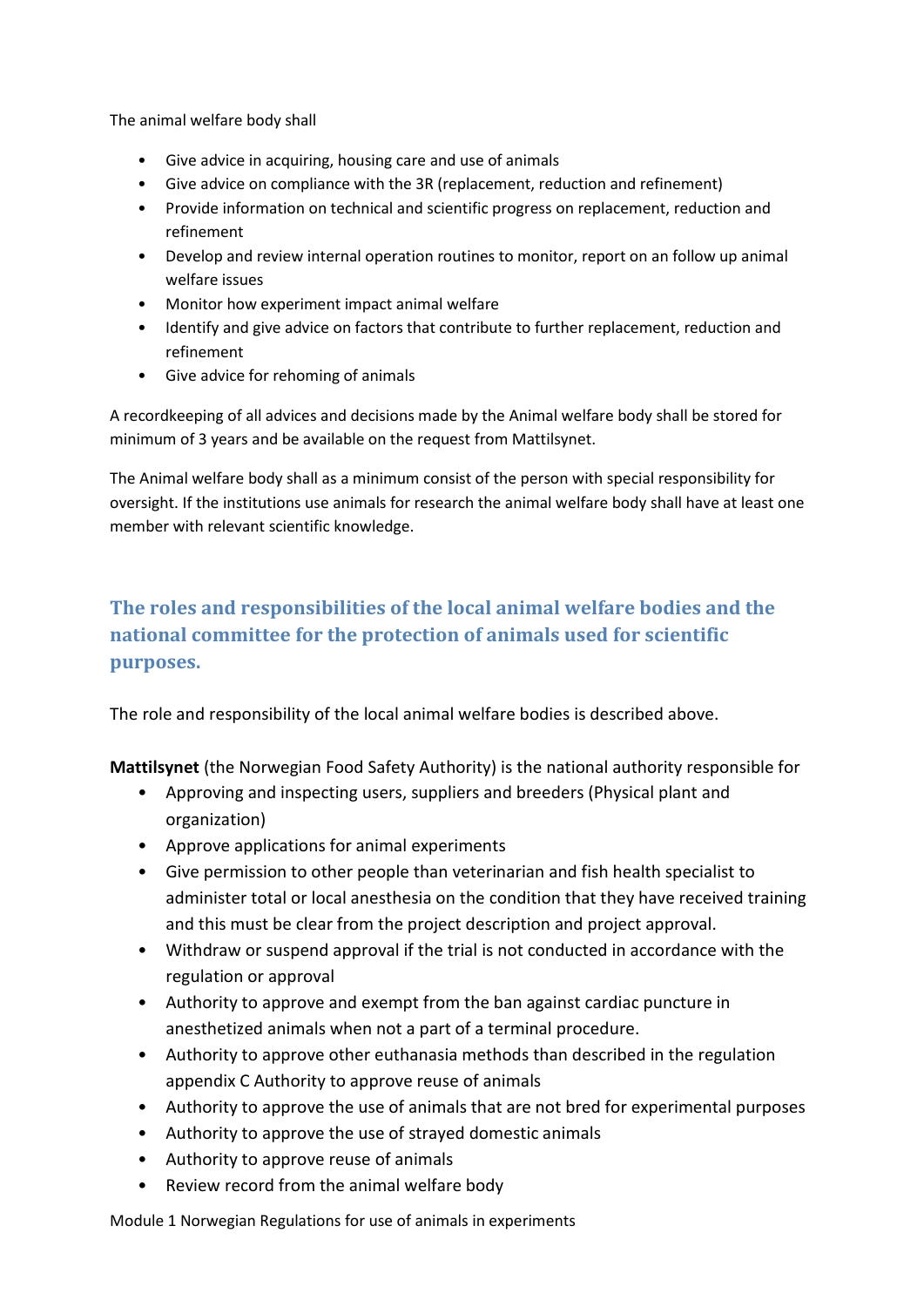- Review animal journals
- Approve exemption for housing conditions
- Approve single housing of animals

**Responsible for compliance at an establishment** and how this responsibility may be exercised (e.g. through the local AWB).

The person responsible for compliance of the regulation should be a person with adequate influence on recourses.

# **Procedure regulated under National legislation (minimum threshold of pain, suffering, distress or lasting harm).**

The regulation of animal experimentation apply for

**Experiments** i.e. any use of animals for scientific or educational purpose and for medical purposes that can cause pain, fear, lasting harm or other negative impact larger or equal to injection of a needle using good veterinary practice. This also applies for any interventions that causing animals to be born or hatched as well as establishing or maintaining gene modified animal colonies with similar negative impact for the animals. An experiment might also be a work program with a defined scientific aim and consisting of one or more procedures. For animals that are not bred or hold for the use of organs or tissues can be used for scientific purposes, euthanasia of these animals is not considered as experiments.

**Field Experiments** i.e. an experiment taking place outside an approved use facility.

**Facility:** i.e. Plant, building, group of building or other rooms, including those that are not enclosed and mobile installation with its interior and equipment.

**Breeder:** i.e. physical or judicial person that breed species listed in Appendix D with the purpose of using them, or their organs or tissue for scientific purposes.

**Supplier: i.e.** physical or judicial person, exempt from breeders that supply animals for use in experiments or organ/tissues for scientific purposes

**User:** i.e. physical or judicial person who use animal in experiments

**Endangered species**: i.e. species that are categorized as critically endangered or vulnerable in the Norwegian red list.

### **Primary responsibility for animals undergoing procedures.**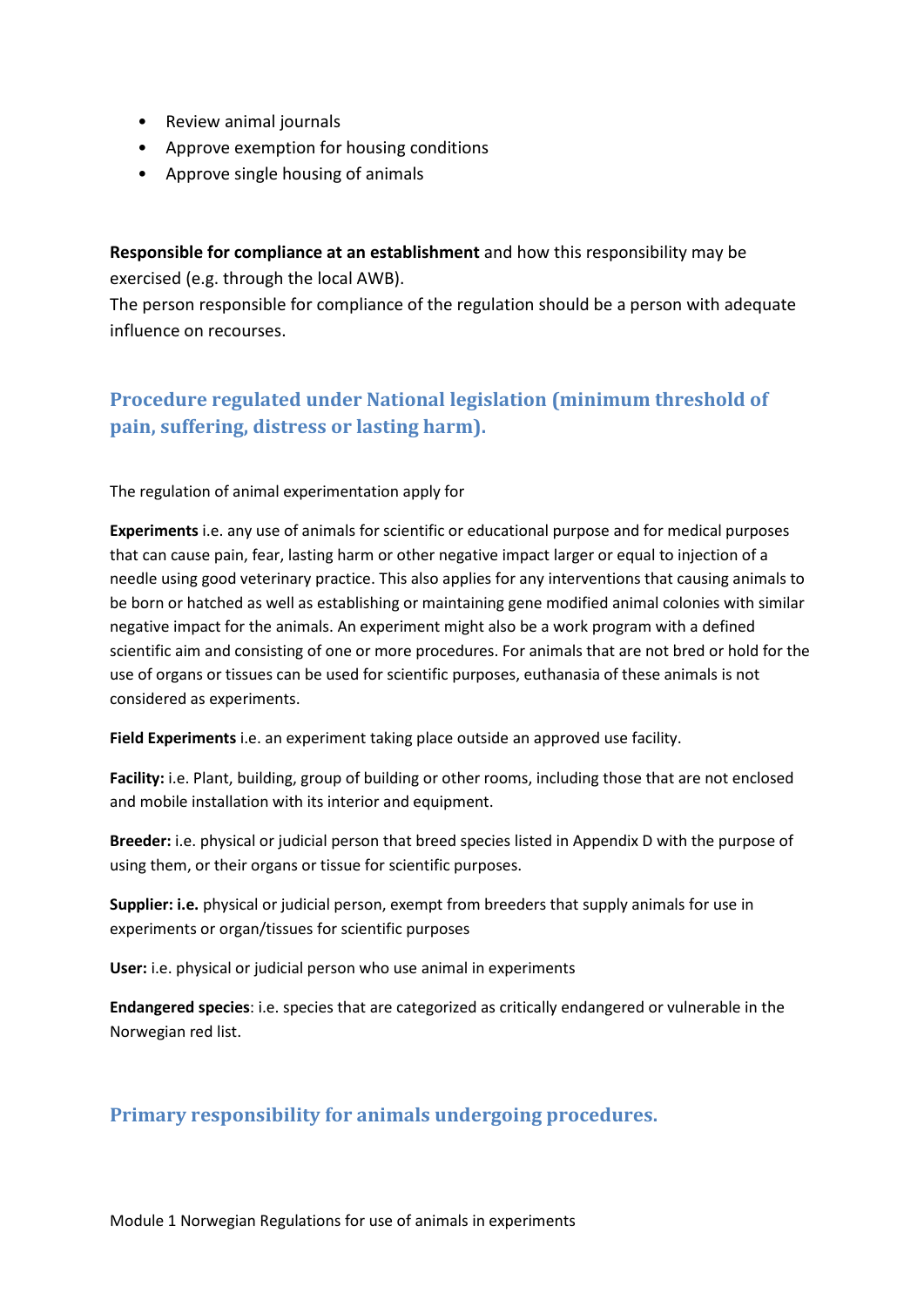**Responsibility for animals in experiments**. The primary investigator/project leader (project license holder) is responsible for the animals in their experiments.

He/she is has to safeguard that

- a. Cause of any unnecessary pain, fear, lasting harm of other negative impact is eliminated as soon as possible
- b. That experiments are performed in exact accordance with the approval and decision made by Mattilsynet
- c. Any deviations and compensatory actions are recorded.

## **Species, including respective stages of development that are included in the scope of the Directive / National law.**

The Regulation apply for

- Live vertebrates
- Decapods
- Cephalopods
- Honey bees

The regulation also apply for early life stages if the animal is to be allowed to live beyond that stage of development and, as a result of the procedures performed, is likely to experience pain, suffering, distress or lasting harm after it has reached that stage of development including mammal fetuses in the last trimester and larvae of vertebrates that nurture themselves (after start feeding)

The following species must be bred for scientific purposes.

- 1. Mice (Mus musculus)
- 2. Rat (Rattus norvegicus
- 3. Guinea pig (Cavia porcellus)
- 4. Syrian/golden hamster (Mesocricetus auratus)
- 5. Chinese hamster (Cricetulus griseus)
- 6. Mongolian gerbil (Meriones unguiculatus)
- 7. Rabbit (Oryctolagus cuniculus)
- 8. Dog (Canis familiaris)
- 9. Cat (Felis catus)
- 10. Avv species ogf non-human primates
- 11. Frogs (Xenopus (laevis, tropicalis), Rana (temporaria, pipiens))
- 12. Zebrafish (Danio rerio)